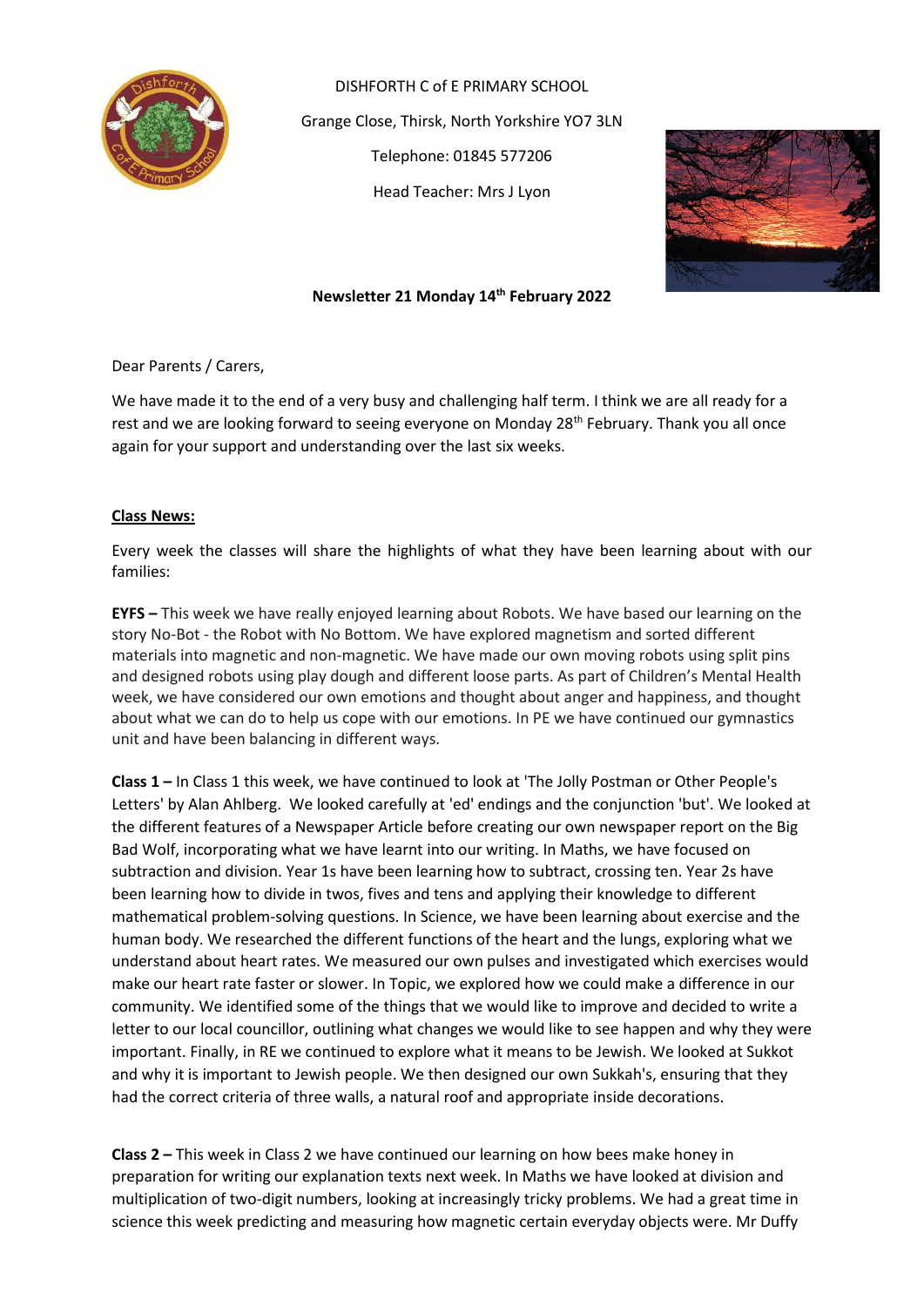tried to trick us by using some objects that appeared metallic but were in fact made from nonmagnetic substances. Finally, we have had great fun this week identifying Roman Gods and looking into their super powers!

**Class 3 –** This week, Class 3 have been writing a letter to the Queen (in the perspective of Syms Covington). We have thought carefully about our use of language and the level of formality that is required. In maths, we have begun looking at metric units. The children have designed advertisement leaflets in topic for their own biome. They thought carefully about some of the threats their biome could face. In art, the children have sketched images of objects and looked at shadows and light to help them with their shading.

## **Year 6 SAT information session**

On Monday 28<sup>th</sup> February at 3.30pm we are holding a Year 6 parent information session regarding the SAT assessments in the school hall.

## **Parent / Teacher / Child Consultations**

Parent / Teacher / Child consultations take place this week today and Wednesday in the school hall. Appointments are strictly for 10 minutes please in order for timings to be kept to schedule.

## **Music for Life**

On Thursday 17<sup>th</sup> February we will be welcoming a Jazz band in school for the afternoon for the children to listen to courtesy of Sowerby Music for Life.

## **Reading**

Advance notice that we are celebrating World Book Day after February half term on **Thursday 3rd March** – children are welcome to come to school dressed up as a character from a book.

#### **Sport Wear for All Thirsk**

As mentioned in previous newsletters, the organisation Sport Wear for All Thirsk is to help ensure children can participate in sports by loaning and swapping sports boots and equipment. If you have any sports trainers or boots that your children have grown out of then there is a collection box at school if you would like to support this.

## **Menu Change – tomorrow**

On Tuesday the 15<sup>th</sup>, the menu will be different due to the Valentine's lunch today. The menu will be -Cheese and Tomato Pizza, diced potatoes with a medley of vegetables and Chocolate crunch for pudding.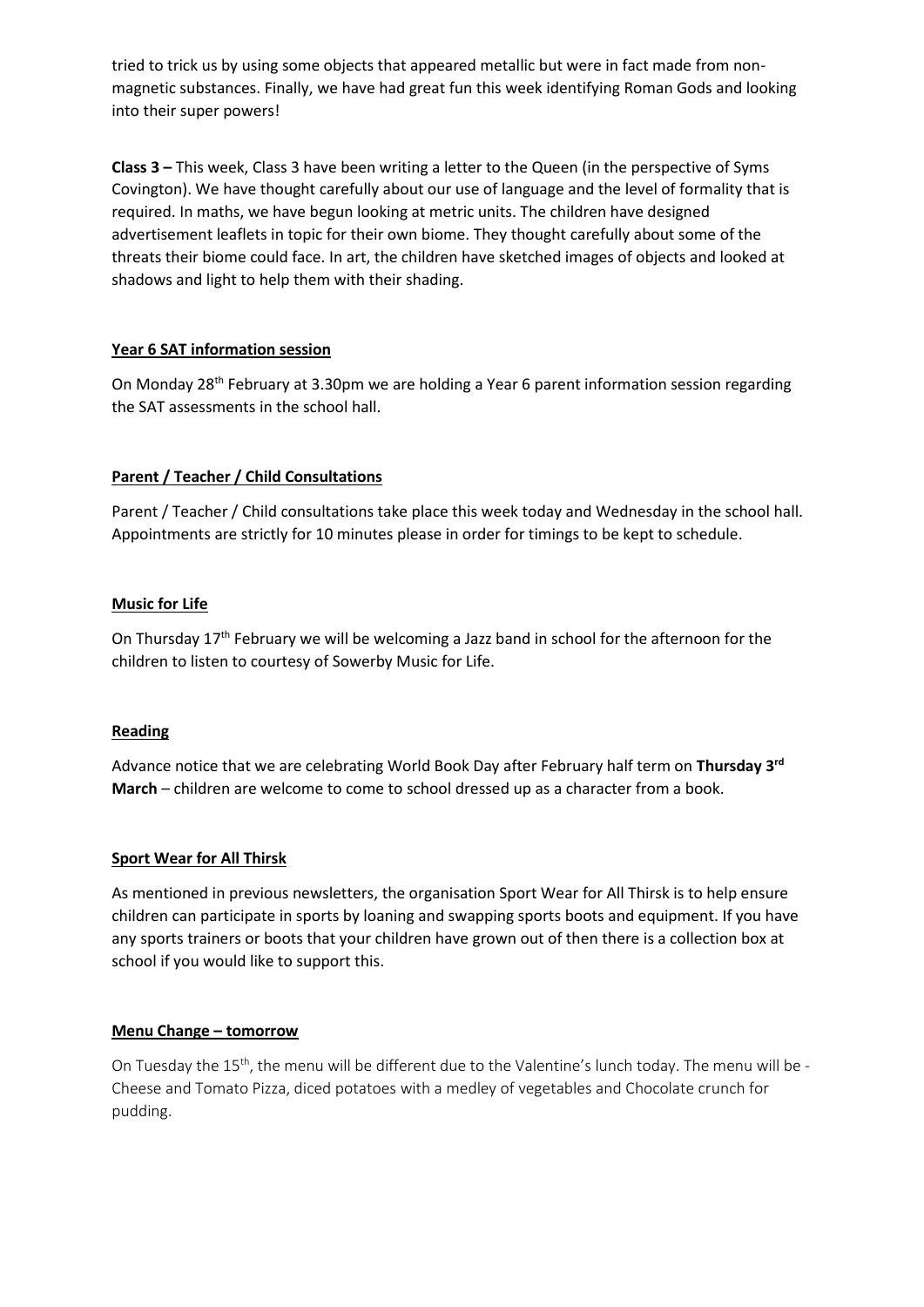

## Positivity Pizza

with

You Can Do It Diced Potatoes, Brave Broccoli and Courageous Carrots

Followed by

Mole Mud Muffins (Chocolate Muffins)

## **Comic Relief – Red Nose Day Friday 18th March**

On Friday 18th March we will be supporting Comic Relief with a non-uniform day where the children can donate £1 towards the charity – red noses are also welcome!



## **Carlton Lodge – February half-term**

Please see below for information from Carlton Lodge:

**Hello from Carlton Lodge Activity Centre** We are pleased to be able to offer Activities for the **Half Term Holiday, February 2022** to take place on: **Tuesday, 22nd February and Wednesday, 23rd February**

Activities are aimed at children **aged 8-14 yrs**. **Covid safe measures are in place.** [**Registration is from 9.10am**] Activities start at **9.30am** and finish at approx. **4.30pm.**

Children will be allocated into a group of up to 8 individuals and given instruction throughout the day by one or two instructors.

Activities will be arranged by the Carlton Lodge Team and will be dependent on group sizes, staffing levels and weather conditions. Activities will include a combination of 4 from following list:- Archery, Bushcraft, Climbing Tree, Climbing Wall, Challenge Course, Crate Stack, Bridges, Problem Solving, Scavenger Hunt or Orienteering.

*Particular activities cannot be prebooked, these will be decided by our staff a day or two before the event*

You can book places for your child[ren] individually or as multiple numbers at a cost of **£40 per child + booking fee**.

Places are limited, so please visit the EventBrite site to check availability. To book your child[ren] for Activities please go to the Eventbrite site: <https://bit.ly/ActivityDaysFeb22>

Don't forget to bring a **packed lunch**, **shower kit & towel** and **a change of clothes** and come prepared for the season's weather conditions!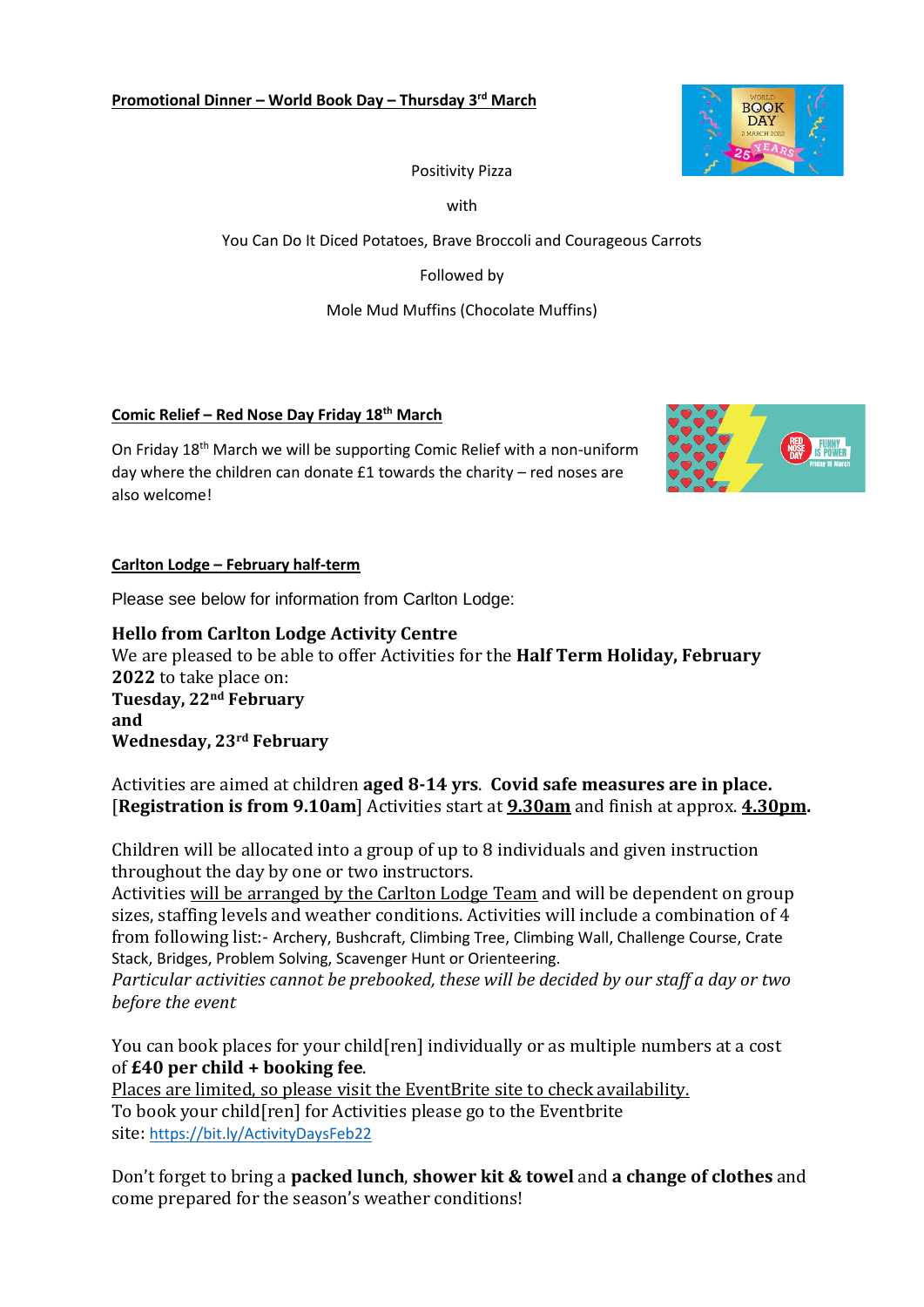## If you have any additional queries, please contact [gillian@nyy.org.uk](mailto:gillian@nyy.org.uk) We look forward to seeing you!!  $\odot$

## **Thirsk Community Library and Boroughbridge Library**

Please find attached to this newsletter information regarding activities that are taking place at Thirsk Library and Boroughbridge Library over the half-term break.

#### **AWARDS**

# **Celebration Assembly** On Friday, we had our Celebration Assembly. This week the following children were given our weekly awards; **Ribbons EYFS** – This week the class ribbon goes to someone for making super progress with their letter formation. Well done, Zachary! **Class 1 –** The ribbon this week goes to someone for their fantastic knowledge counting in 2s, 5s and 10s. Well done, Finnian! **Class 2** - The ribbon this week goes to someone for their hard work and dedication to improving their handwriting and presentation of work. Well done, Ellie!

**Class 3** – This week, the ribbon is going to someone who has tried hard to utilise various sentence types to ensure her writing was interesting to read and cohesive. Well done, Evie M!

## **Values in Action**

This week our Values Award goes to someone for demonstrating our school values of perseverance, compassion, trust and respect. This person never gives up if he finds something difficult. He is also very compassionate and respectful of others.

The award goes to Riley who was nominated by George.

Well done, Riley!



Kind regards,

J M Lyon - Head Teacher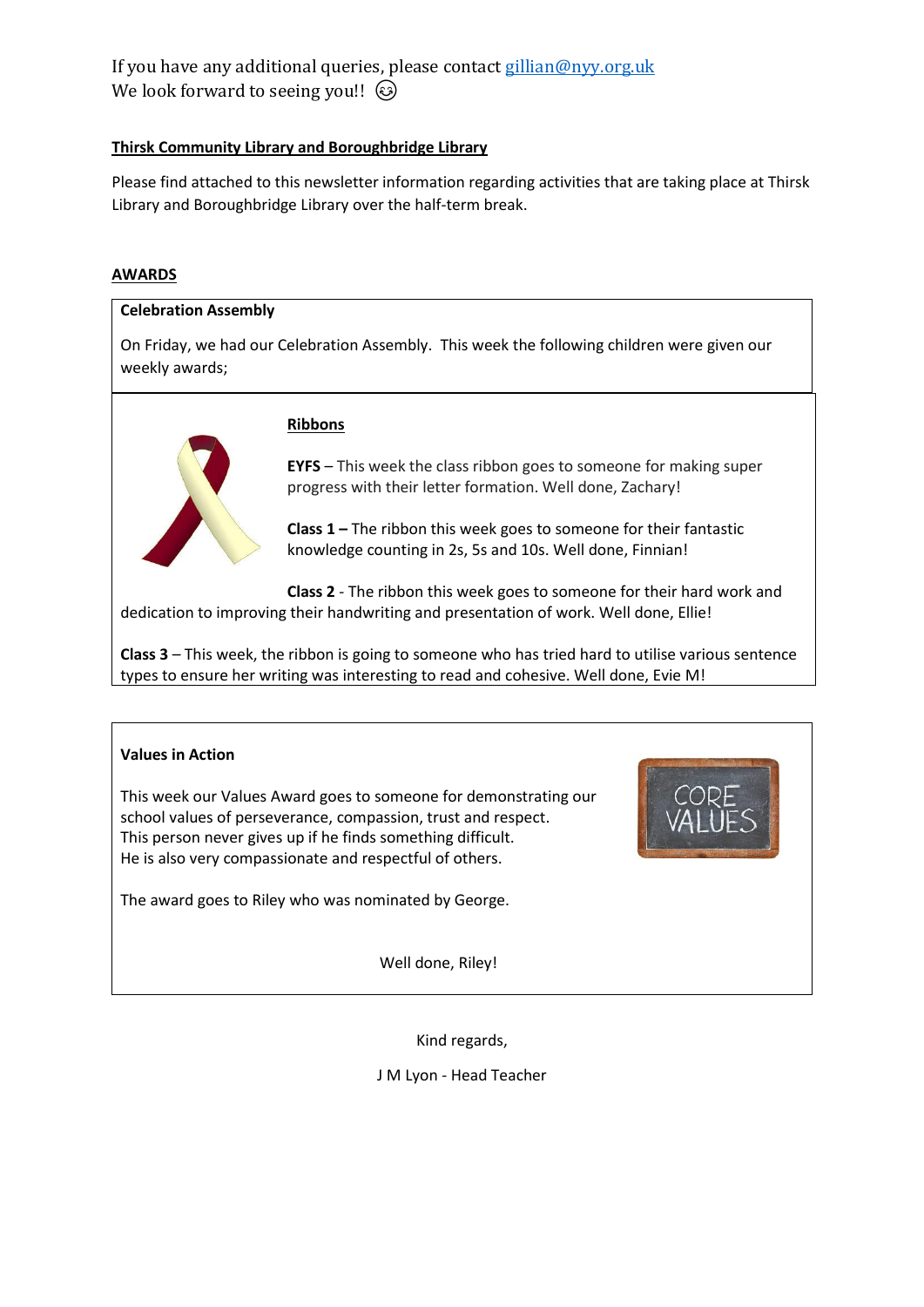## **Diary Dates**

| <b>February 2022</b>                      |                                                                         |  |  |  |  |  |
|-------------------------------------------|-------------------------------------------------------------------------|--|--|--|--|--|
| $w/c$ 14 <sup>th</sup><br><b>February</b> | Parents Evening Monday 14th February and Wednesday 16th February        |  |  |  |  |  |
| 17/2/22                                   | Music for Life morning - 6Pac Jazz                                      |  |  |  |  |  |
| 18/2/22                                   | Break-up for February half-term                                         |  |  |  |  |  |
| 28/2/22                                   | School open                                                             |  |  |  |  |  |
|                                           | Year 6 Parent information session for SATS in the school hall at 3.30pm |  |  |  |  |  |
| <b>March 2022</b>                         |                                                                         |  |  |  |  |  |
| 3/3/22                                    | World Book Day - dress up as a character from a book                    |  |  |  |  |  |
| 7/3/22                                    | Year 5 enrichment day at Thirsk High School                             |  |  |  |  |  |
| 16/3/22                                   | Road Safety Talk with Lauren Doherty                                    |  |  |  |  |  |
| 18/3/22                                   | Comic Relief Day - £1 non-uniform - red noses welcome!                  |  |  |  |  |  |
| 22/3/22                                   | Workshop PE                                                             |  |  |  |  |  |
| 30/3/22                                   | Class 2 Production 'Peace Child' 6pm - further details to follow        |  |  |  |  |  |
| 31/3/22                                   | Class 2 Production 'Peace Child' 9.30am - further details to follow     |  |  |  |  |  |
| April 2022                                |                                                                         |  |  |  |  |  |
| 6/4/22                                    | Afternoon - Baldersby Church - whole school - parents invited 1.30pm    |  |  |  |  |  |
| 8/4/22                                    | Break-up for Easter at 2.30pm                                           |  |  |  |  |  |
| 25/4/22                                   | <b>TRAINING DAY</b>                                                     |  |  |  |  |  |
| 26/4/22                                   | School open for the summer term                                         |  |  |  |  |  |
| <b>May 2022</b>                           |                                                                         |  |  |  |  |  |
| 2/5/22                                    | May Day - school closed for the day                                     |  |  |  |  |  |
| 9/5/22                                    | Year 6 SAT week                                                         |  |  |  |  |  |
| 27/5/22                                   | Break-up for May half term                                              |  |  |  |  |  |
| <b>June 2022</b>                          |                                                                         |  |  |  |  |  |
| 6/6/22                                    | School open                                                             |  |  |  |  |  |
| 7-9 June                                  | Class 3 residential                                                     |  |  |  |  |  |
| 13/6/22                                   | <b>EYFS Balance Bikes</b>                                               |  |  |  |  |  |
| 15/6/22                                   | Workshop - PE                                                           |  |  |  |  |  |
| 24/6/22                                   | TRAINING DAY - SCHOOL CLOSED FOR ONE DAY                                |  |  |  |  |  |
| 27/6/22                                   | Year 6 Leaver's Service, All Saints Church, Northallerton               |  |  |  |  |  |
| 30/6/22                                   | Year 5 enrichment day at Thirsk High School                             |  |  |  |  |  |